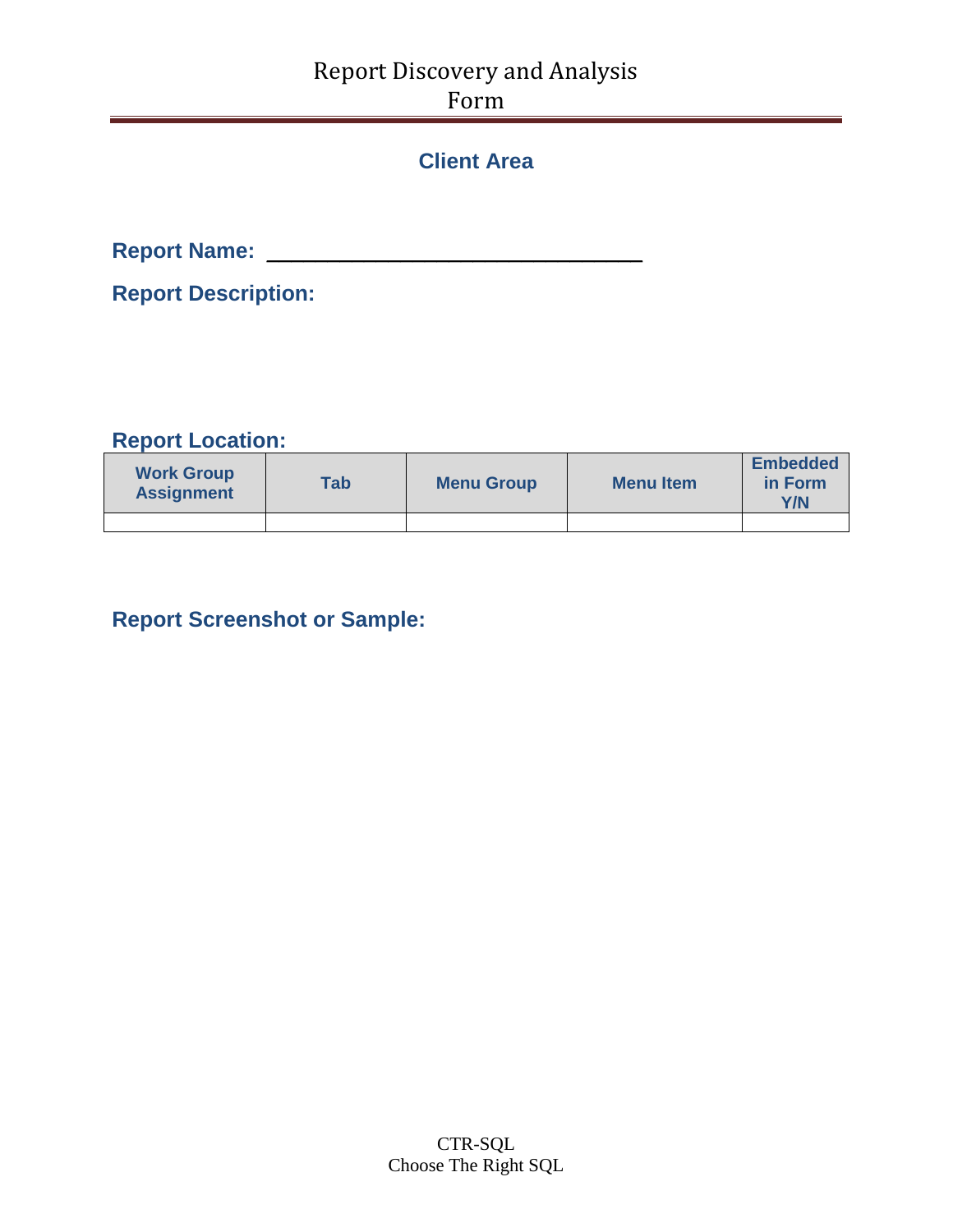### Report Discovery and Analysis Form

#### **Report Area Descriptions:**

| <b>Display Name</b> |  | <b>Alignment Field Format</b> | <b>Description</b> |  |  |  |
|---------------------|--|-------------------------------|--------------------|--|--|--|
|                     |  |                               |                    |  |  |  |

#### **Field Logic:**

| <b>Display Name   Business Logic</b> |
|--------------------------------------|
|                                      |
|                                      |

### **Report Launcher Form Screenshot or Sample:**

#### **Report Search Field Descriptions:**

| <b>Display Name</b> | <b>Field Name</b> | <b>Field Type Description</b> |  |
|---------------------|-------------------|-------------------------------|--|
|                     |                   |                               |  |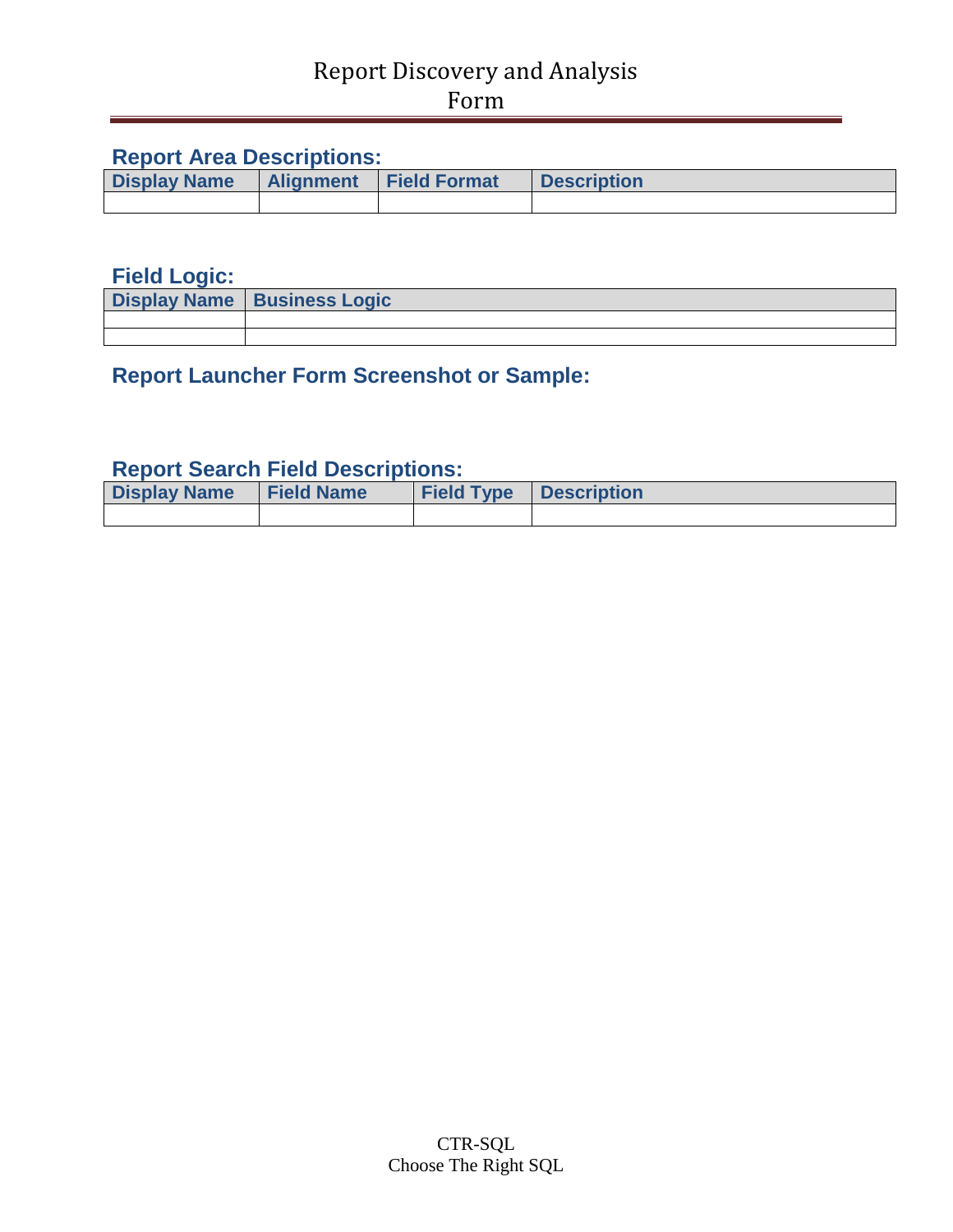## **Developer Area**

**Report Data Model:** 

**Report Meta Data Information:** 

| <b>Display Name</b> | <b>Table</b> | <b>Field</b> | Data Type |
|---------------------|--------------|--------------|-----------|
|                     |              |              |           |
|                     |              |              |           |

**Report SQL:** 

**Report File Name:** 

**ClientTrack Report ID/Name:** 

**Additional information needed:**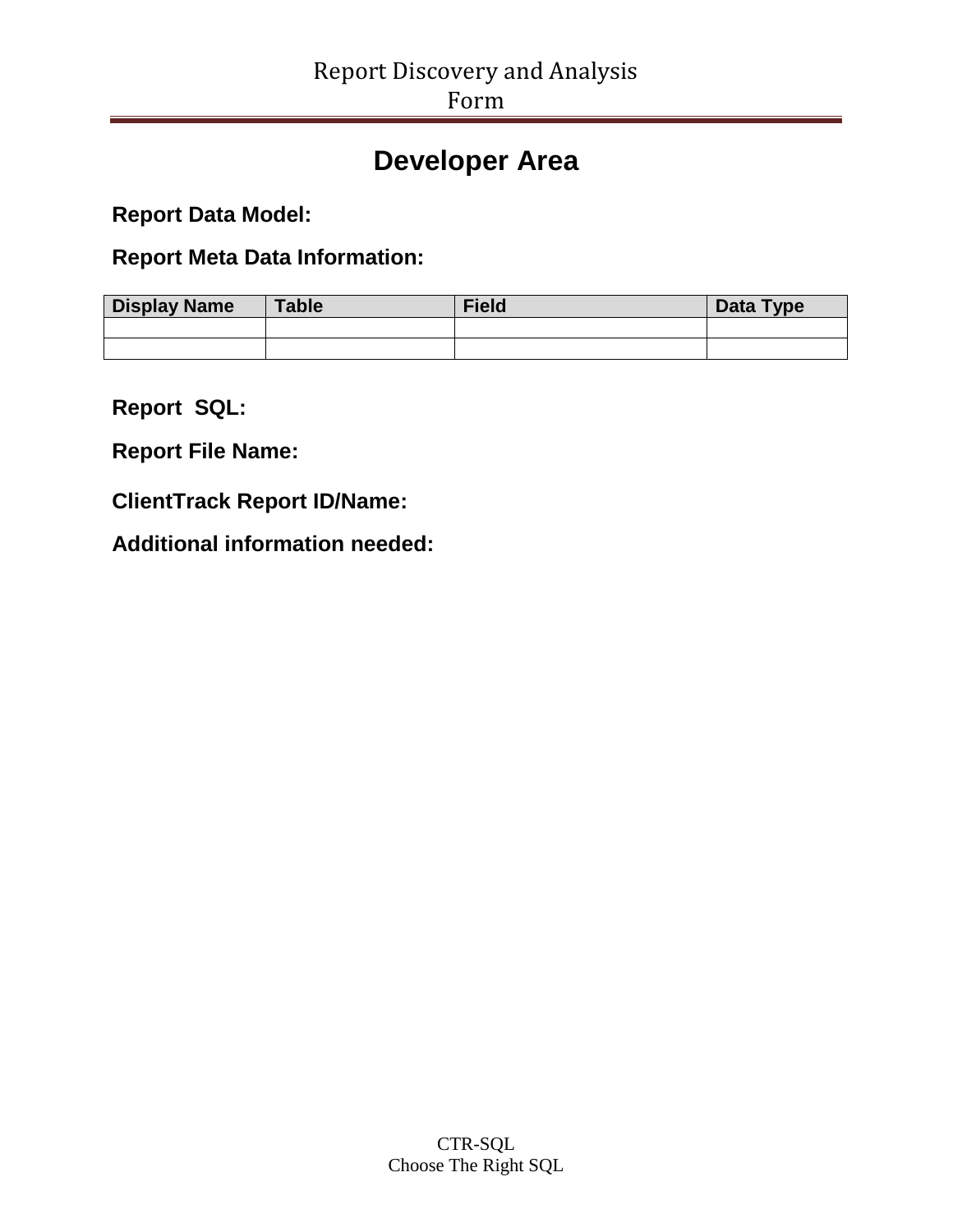# **Quality and Assurance Area**

### **Unit Testing:**

| <b>Step</b> | <b>Action</b>         | <b>Results</b> | <b>Success/Fail</b> |
|-------------|-----------------------|----------------|---------------------|
| #1          |                       |                |                     |
| #2:         |                       |                |                     |
| #3          |                       |                |                     |
| #4          |                       |                |                     |
| #5          |                       |                |                     |
|             |                       |                |                     |
|             | <b>User Signature</b> | Date:          |                     |

### **Functionality Testing:**

| <b>Step</b> | <b>Action</b>  | <b>Results</b> | <b>Success/Fail</b> |
|-------------|----------------|----------------|---------------------|
| #1          |                |                |                     |
| #2:         |                |                |                     |
| #3          |                |                |                     |
| #4          |                |                |                     |
| #5          |                |                |                     |
|             |                |                |                     |
|             | User Signature | Date:          |                     |

### **Integration Testing:**

| <b>Step</b> | <b>Action</b>         | <b>Results</b> | <b>Success/Fail</b> |
|-------------|-----------------------|----------------|---------------------|
| #1          |                       |                |                     |
| #2:         |                       |                |                     |
| #3          |                       |                |                     |
| #4          |                       |                |                     |
| #5          |                       |                |                     |
|             |                       |                |                     |
|             | <b>User Signature</b> | Date:          |                     |

## **System Testing:**

| <b>Step</b> | <b>Action</b>         | <b>Results</b> | <b>Success/Fail</b> |
|-------------|-----------------------|----------------|---------------------|
| #1          |                       |                |                     |
| #2:         |                       |                |                     |
| #3          |                       |                |                     |
| #4          |                       |                |                     |
| #5          |                       |                |                     |
|             |                       |                |                     |
|             | <b>User Signature</b> | Date:          |                     |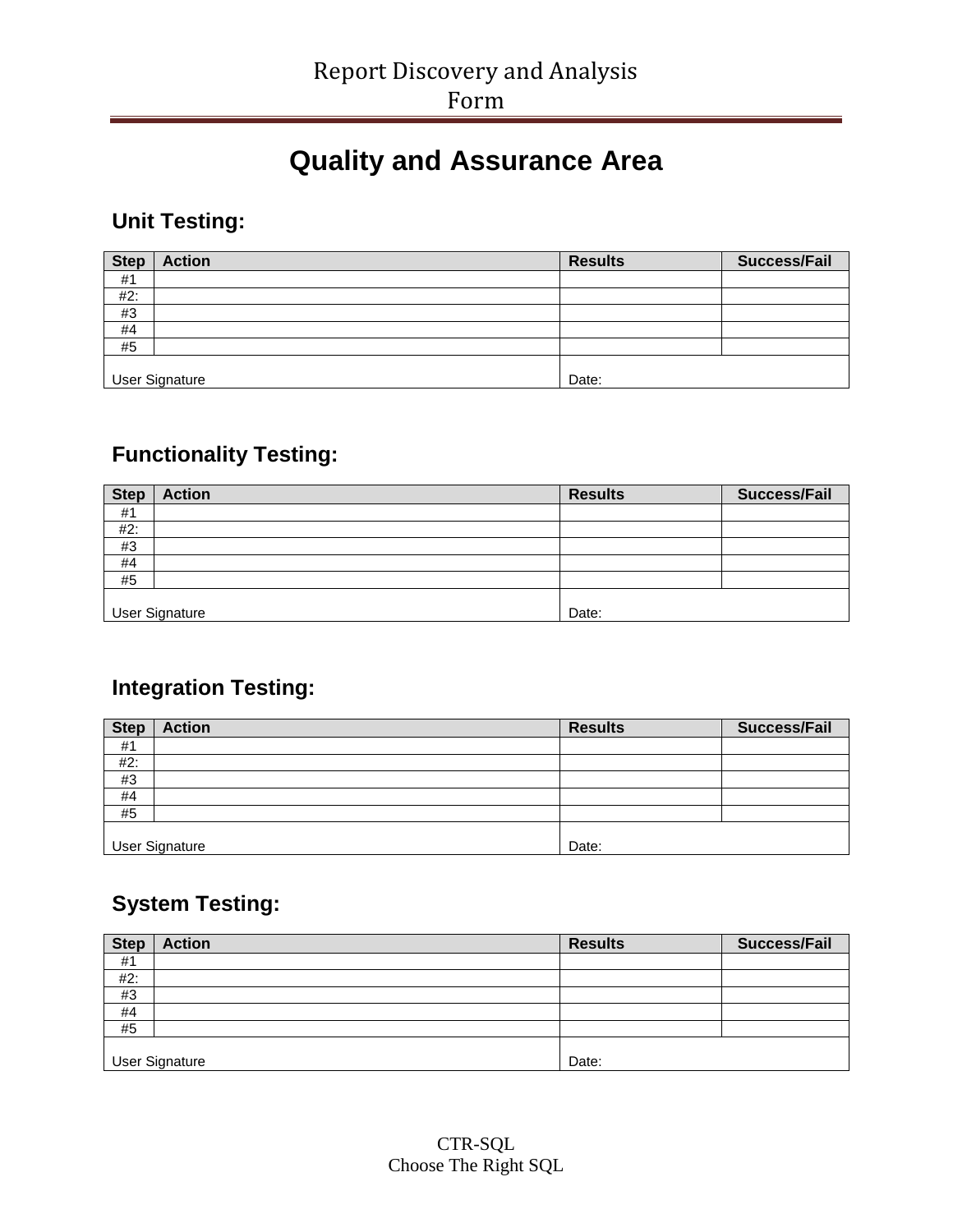# **Report Schedule**

| <b>WBS</b> | Task(s)                               | <b>Start</b><br><b>Date</b> | End<br>Date | <b>Wrk Days</b> | Owner | % |
|------------|---------------------------------------|-----------------------------|-------------|-----------------|-------|---|
| 01.000     | <b>Planning Phase</b>                 |                             |             |                 |       |   |
| 01.001     | <b>Environment Needed</b>             |                             |             |                 |       |   |
| 02.000     | <b>Design Phase</b>                   |                             |             |                 |       |   |
| 02.001     | Define Data to show on Report         |                             |             |                 |       |   |
| 02.002     | Design Data Model                     |                             |             |                 |       |   |
| 02.003     | <b>Review Data Model</b>              |                             |             |                 |       |   |
| 02.004     | <b>Review Business Rules</b>          |                             |             |                 |       |   |
| 02.005     | Design Report Layout                  |                             |             |                 |       |   |
| 02.006     | User Approval of Design               |                             |             |                 |       |   |
| 03.000     | <b>Configuration Phase</b>            |                             |             |                 |       |   |
| 03.001     | <b>Connections Configured</b>         |                             |             |                 |       |   |
| 04.000     | <b>SQL Coding Phase</b>               |                             |             |                 |       |   |
| 04.001     | <b>Collect Meta Data Information</b>  |                             |             |                 |       |   |
| 04.002     | Define Variables                      |                             |             |                 |       |   |
| 04.003     | Create SQL to Configure Data          |                             |             |                 |       |   |
| 04.004     | Encapsulate SQL into Stored Procedure |                             |             |                 |       |   |
| 04.005     | <b>Unit Test</b>                      |                             |             |                 |       |   |
| 05.000     | <b>Report Coding Phase</b>            |                             |             |                 |       |   |
| 05.001     | Create Report User Interface          |                             |             |                 |       |   |
| 05.002     | Configure Report Objects to DB        |                             |             |                 |       |   |
| 05.003     | Link Fields to Report                 |                             |             |                 |       |   |
| 05.004     | Setup Parameters in Report            |                             |             |                 |       |   |
| 05.005     | Custom Code for report                |                             |             |                 |       |   |
| 05.006     | <b>Unit Test</b>                      |                             |             |                 |       |   |
| 06.000     | <b>Testing Phase</b>                  |                             |             |                 |       |   |
| 06.001     | Deploy Database Changes to Test       |                             |             |                 |       |   |
| 06.002     | Deploy Report to Test                 |                             |             |                 |       |   |
| 06.003     | <b>Unit Testing</b>                   |                             |             |                 |       |   |
| 06.004     | Integration/System Testing            |                             |             |                 |       |   |
| 06.005     | <b>Functionality Testing</b>          |                             |             |                 |       |   |
| 06.006     | <b>User Acceptance Testing</b>        |                             |             |                 |       |   |
| 07.000     | <b>Deployment Phase</b>               |                             |             |                 |       |   |
| 07.001     | Deploy Database Changes to Prod       |                             |             |                 |       |   |
| 07.002     | Deploy Report to Production           |                             |             |                 |       |   |
| 07.003     | <b>Unit Testing</b>                   |                             |             |                 |       |   |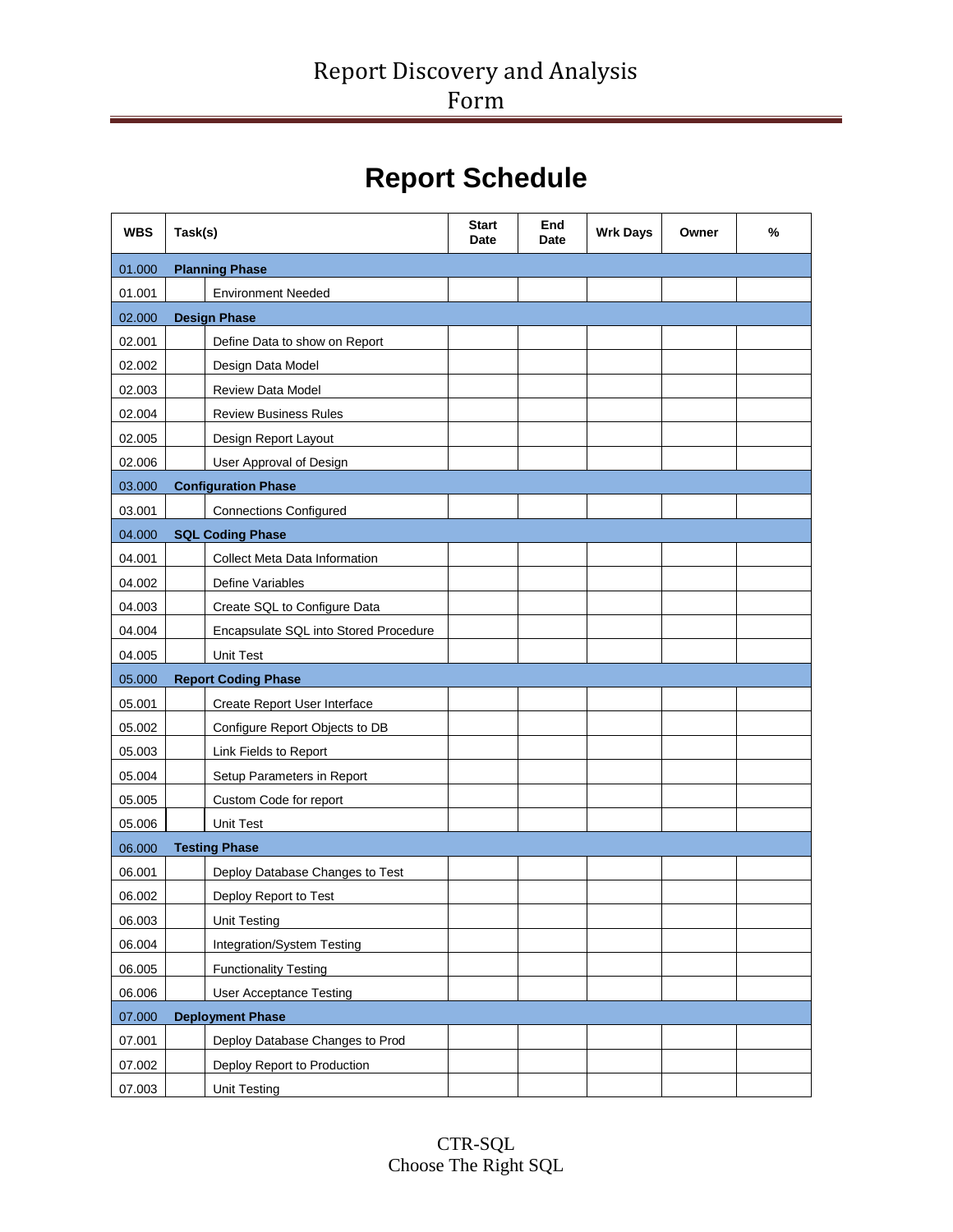## Report Discovery and Analysis Form

| 07.004 | Integration/System Testing   |  |  |  |
|--------|------------------------------|--|--|--|
| 07.005 | <b>Functionality Testing</b> |  |  |  |
| 07.006 | User Acceptance Testing      |  |  |  |
| 08.000 | <b>Signoff Phase</b>         |  |  |  |
| 08.001 | Client                       |  |  |  |
| 08.002 | <b>Project Manager</b>       |  |  |  |